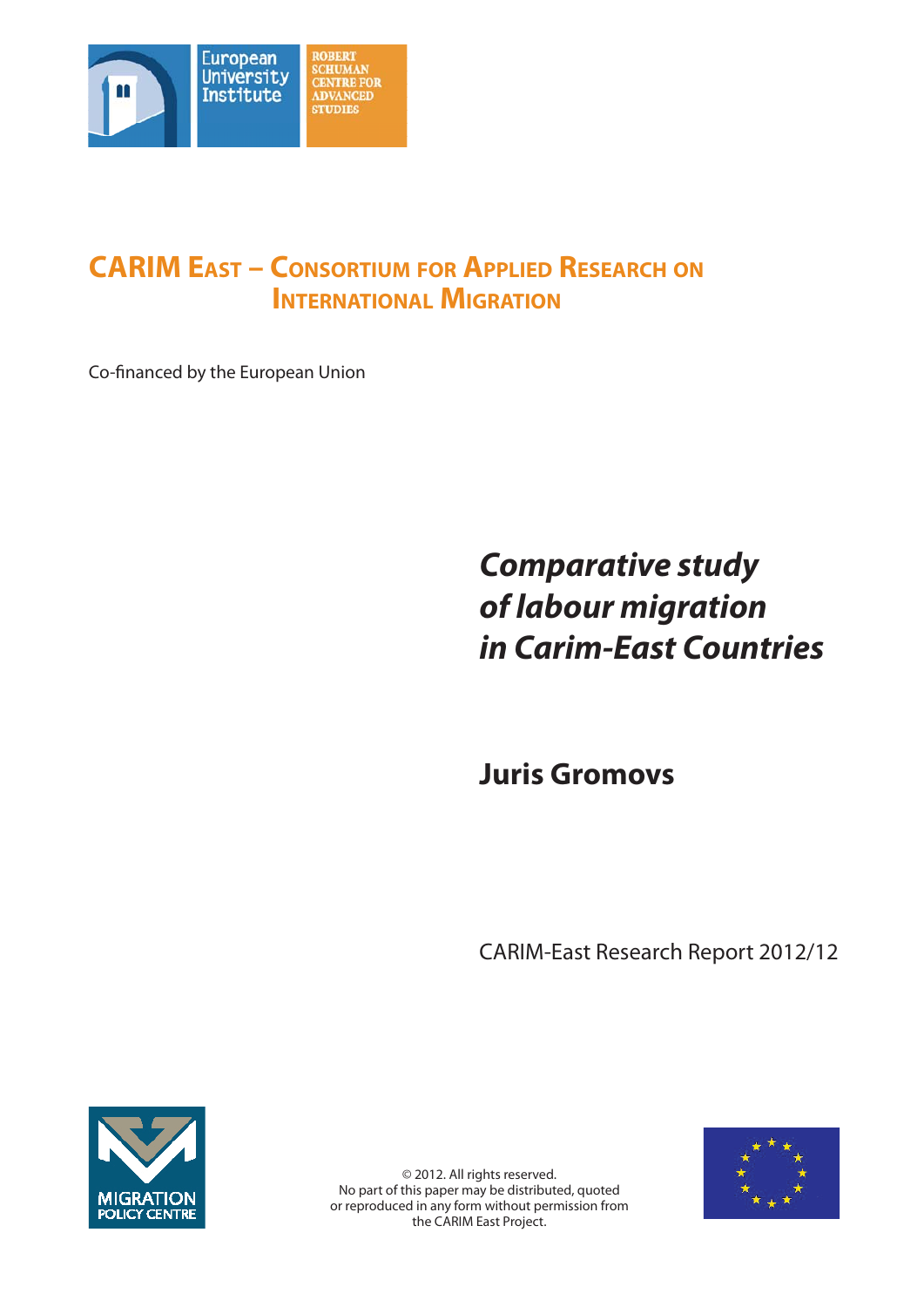**CARIM-East Creating an Observatory of Migration East of Europe** 

> **Research Report CARIM-East RR 2012/12**

# **Comparative study of labour migration in Carim-East Countries**

# **Juris Gromovs**

Researcher, Odysseus Academic Network for Legal Studies on Immigration and Asylum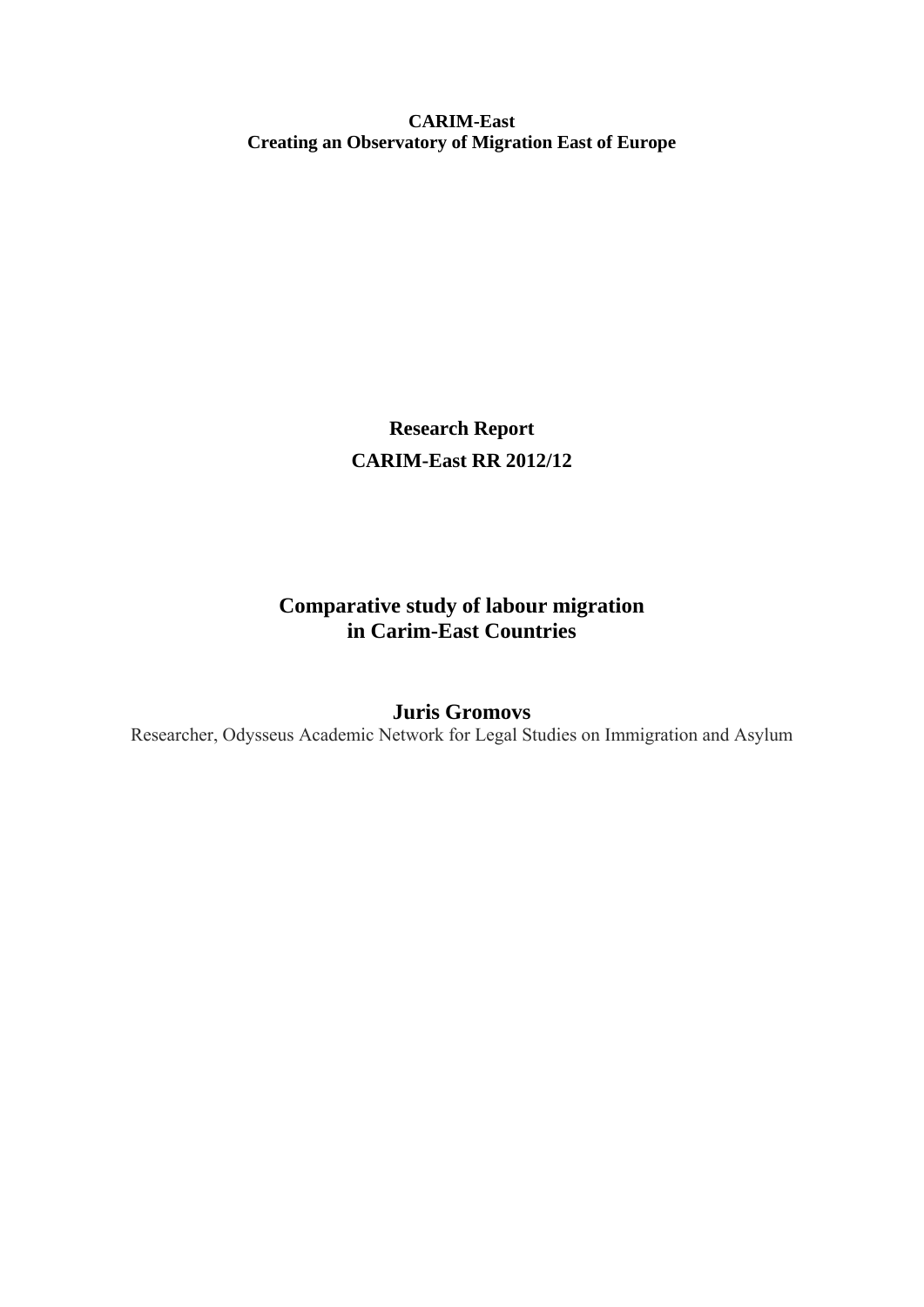© 2012, European University Institute Robert Schuman Centre for Advanced Studies

This text may be downloaded only for personal research purposes. Any additional reproduction for other purposes, whether in hard copies or electronically, requires the consent of the Robert Schuman Centre for Advanced Studies.

> Requests should be addressed to carim.east@eui.eu If cited or quoted, reference should be made as follows:

Juris Gromovs, Comparative study of labour migration in Carim-East Countries, CARIM-East RR 2012/12, Robert Schuman Centre for Advanced Studies, San Domenico di Fiesole (FI): European University Institute, 2012.

THE VIEWS EXPRESSED IN THIS PUBLICATION CANNOT IN ANY CIRCUMSTANCES BE REGARDED AS THE OFFICIAL POSITION OF THE EUROPEAN UNION

> European University Institute Badia Fiesolana I – 50014 San Domenico di Fiesole (FI) Italy

> http://www.eui.eu/RSCAS/Publications/ http://www.carim-east.eu/publications/ http://cadmus.eui.eu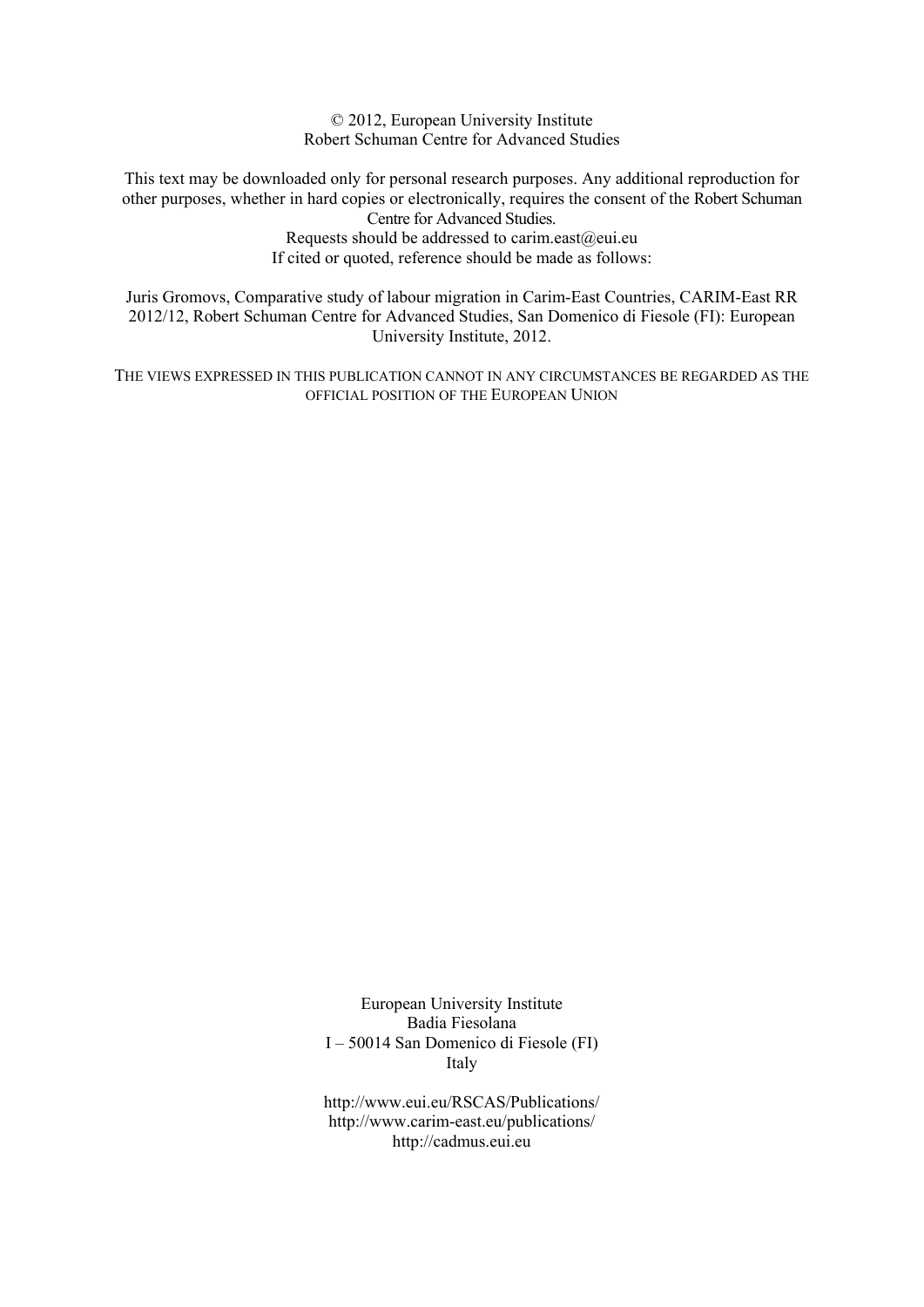# **CARIM-East – Creating an Observatory East of Europe**

This project which is co-financed by the European Union is the first migration observatory focused on the Eastern Neighbourhood of the European Union and covers all countries of the Eastern Partnership initiative (Belarus, Ukraine, the Republic of Moldova, Georgia, Armenia and Azerbaijan) and Russian Federation.

The project's two main themes are:

(1) migration from the region to the European Union (EU) focusing in particular on countries of emigration and transit on the EU's eastern border; and

(2) intraregional migration in the post-Soviet space.

The project started on 1 April 2011 as a joint initiative of the European University Institute (EUI), Florence, Italy (the lead institution), and the Centre of Migration Research (CMR) at the University of Warsaw, Poland (the partner institution).

CARIM researchers undertake comprehensive and policy-oriented analyses of very diverse aspects of human mobility and related labour market developments east of the EU and discuss their likely impacts on the fast evolving socio-economic fabric of the six Eastern Partners and Russia, as well as that of the European Union.

In particular, CARIM-East:

- builds a broad network of national experts from the region representing all principal disciplines focused on human migration, labour mobility and national development issues (e.g. demography, law, economics, sociology, political science).
- develops a comprehensive database to monitor migration stocks and flows in the region, relevant legislative developments and national policy initiatives;
- undertakes, jointly with researchers from the region, systematic and *ad hoc* studies of emerging migration issues at regional and national levels.
- provides opportunities for scholars from the region to participate in workshops organized by the EUI and CMR, including academic exchange opportunities for PhD candidates;
- provides forums for national and international experts to interact with policymakers and other stakeholders in the countries concerned.

Results of the above activities are made available for public consultation through the website of the project: http://www.carim-east.eu/

*For more information:*  CARIM-East Robert Schuman Centre for Advanced Studies (EUI) Convento Via delle Fontanelle 19 50014 San Domenico di Fiesole Italy Tel: +39 055 46 85 817 Fax: + 39 055 46 85 770 Email: carim.east@eui.eu

Robert Schuman Centre for Advanced Studies http://www.eui.eu/RSCAS/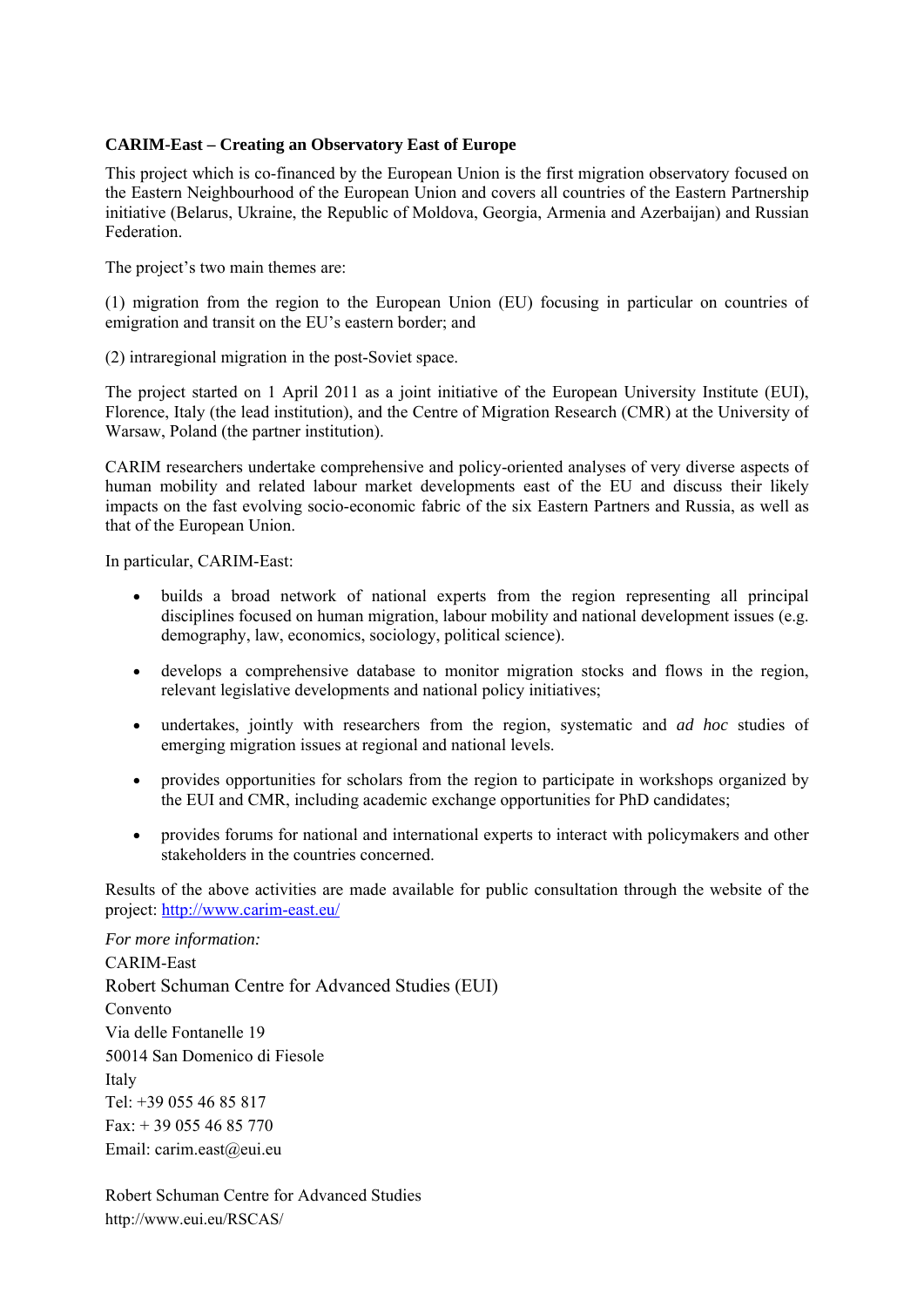# **Table of Contents**

| 2. Institutional Framework for Labour Migration Regulation in CARIM-East Countries 3           |  |
|------------------------------------------------------------------------------------------------|--|
|                                                                                                |  |
|                                                                                                |  |
|                                                                                                |  |
|                                                                                                |  |
| 3.4 Legal Measures Facilitating Reduction of Costs relating to Overseas Employment 6           |  |
| 3.5 Role of Judicial Bodies in Implementing the National Legal Framework on Overseas           |  |
|                                                                                                |  |
|                                                                                                |  |
|                                                                                                |  |
|                                                                                                |  |
|                                                                                                |  |
| 4.4 Legal Measures to promote the recognition and accreditation of migrant workers' skills and |  |
|                                                                                                |  |
| 4.5 Role of Judicial Bodies in Implementing the National Legal Framework on Employment of      |  |
|                                                                                                |  |
|                                                                                                |  |
| 5.1 Conclusions: Steps Undertaken by the CARIM-East countries to Improve National Legal        |  |
|                                                                                                |  |
|                                                                                                |  |
|                                                                                                |  |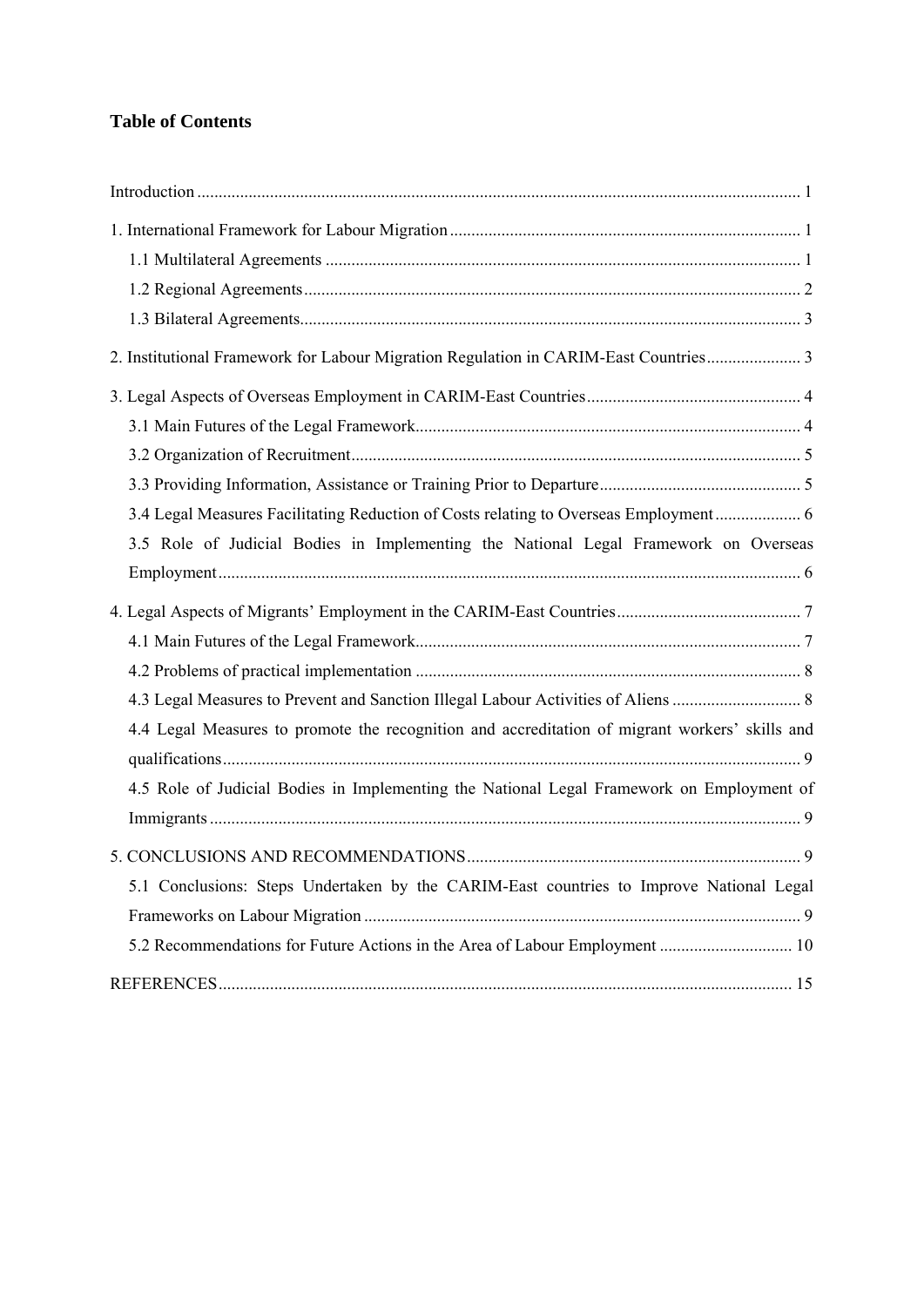## <span id="page-5-0"></span>**Introduction**

This comparative study has been done in the framework of the EU funded project "Creating an Observatory of Migration East of Europe" (hereafter "the CARIM-East project").

At the moment the majority of CARIM-East Countries are affected by the outflows of their labour migrants to other countries including Member States of the CIS and the European Union. They face challenges in ensuring proper management of migration flows in line with international and regional legal standards and best practices. At the same time they must mitigate any negative aspects of migration such as brain drain, children and elderly left behind and flows of irregular migrants in their countries and others.

Since 1991 the CARIM-East region has become one of the main sources and destinations of labour migration. CARIM Countries adopted new legislation in order to deal with migration issues, including the signing of various bilateral and multilateral treaties. However the implementation of the national migration policies and relevant migration management mechanisms is also high on their agenda.

This comparative study builds on the individual country studies (hereafter "the reports"). These were conducted by the legal correspondents of the CARIM-East project to analyze a country specific legal and regulatory framework of labour migration management in terms of its effectiveness, flexibility, transparency and coherence. Each report summarizes the achievements of the countries, identifies problematic areas where further work is needed and related challenges, as well as making a number of recommendations.

Its elaboration was organized as following:

1. Seven national rapporteurs were in charge of elaborating the national reports on Moldova, Ukraine, the Russian Federation, Azerbaijan, Armenia, Georgia and Belarus in accordance with the above-mentioned goal and methodology. Therefore, the author of the comparative study, in accordance with his task relies on the accuracy of the data on legal regulation of the labour migration provided in the national reports on CARIM-East countries.

However the author also fully recognizes that the issue of labour migration has numerous dimensions. Therefore, the respective legal regimes of the countries form just one block in the migration management and development of said countries. Therefore, additional in-depth studies of various labour migration aspects may be initiated on the basis of findings in this study.

- 2. The conclusions of the national reports were discussed by the participants of the CARIM-East project, including the national rapporteurs and the author of this comparative study. This discussion took place at the conference "On the Impact of Labour Migration on the Country of Origin, held in Kiev (Ukraine), 26-27 April 2012. After the conference these reports were finalized and the comparative study builds on the final versions of these documents.
- 3. The author of the comparative study would like to warmly thank Mr. Sergo Mananashvili, the national rapporteurs and other members of CARIM-East project, for their cooperation and assistance during the elaboration of the comparative study.

# **1. International Framework for Labour Migration**

#### **1.1 Multilateral Agreements**

It was concluded by the national rapporteurs that CARIM-East countries ratified a large variety of international and regional legal instruments on various aspects of employment, migration and human rights: please see the full information for ratification of these instruments on the Project site.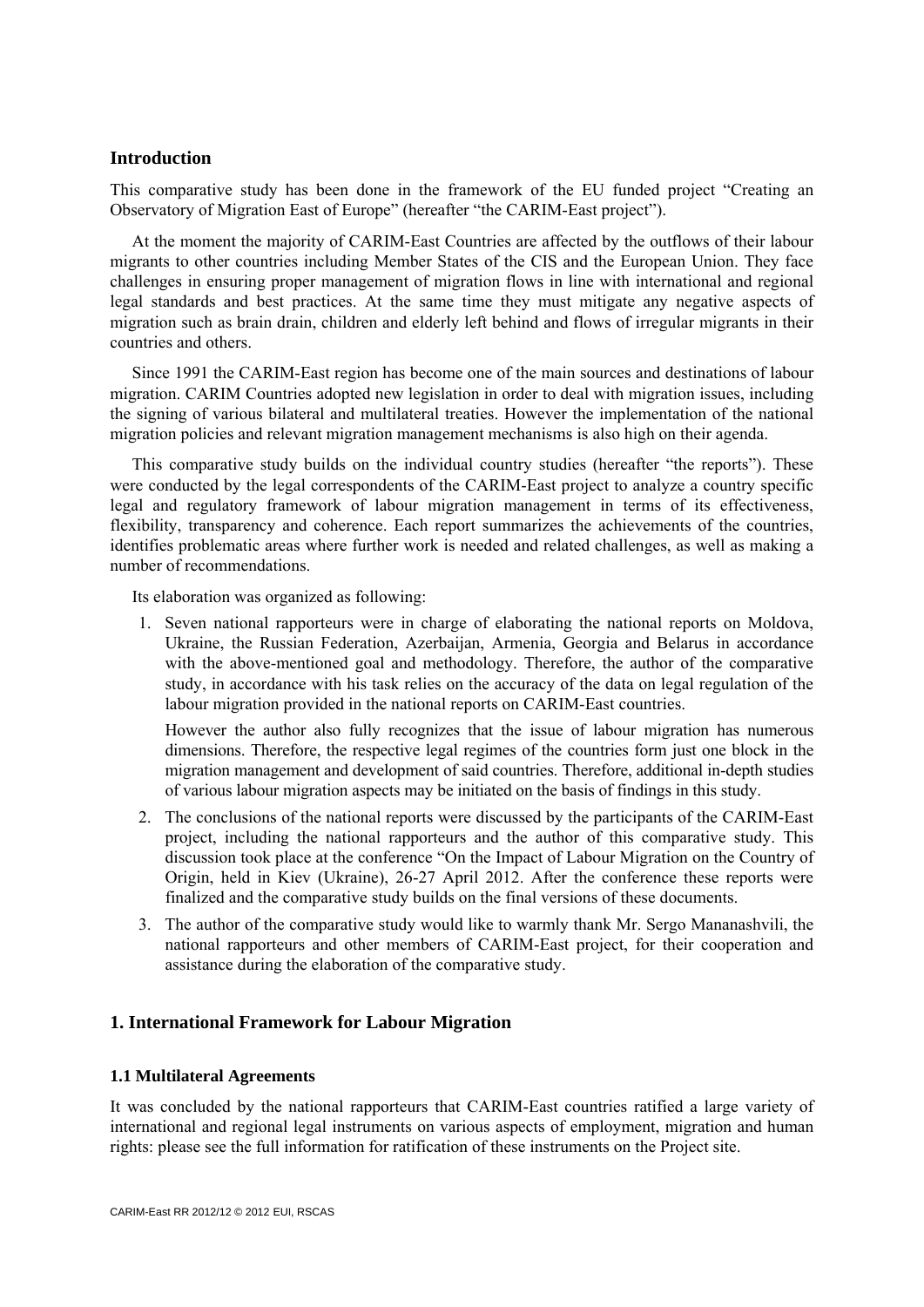<span id="page-6-0"></span>The national rapporteurs also looked into the issue of the ratification of the major international conventions on migration and/or migrants' rights:

- ILO Migration for Employment Convention (Revised), 1949 (Nr. 97);
- ILO Migrant Workers (Supplementary Provisions) Convention, 1975 (Nr. 143);
- 1990 International Convention on the Protection of the Rights of All Migrant Workers and Members of Their Families (referred further as the  $ICRMW$ <sup>1</sup>.

# **Table 1. Status of ratifications of major international conventions on migration and/or migrants' rights ("X"-ratified or acceded to, "N" - not ratified)**

| Country                   | <b>ILO Convention</b><br>nr.97 | <b>ILO Convention nr.143</b> | <b>ICRMW</b> |
|---------------------------|--------------------------------|------------------------------|--------------|
| <b>Armenia</b>            | Χ                              | X                            | N            |
| Azerbaijan                |                                | N                            | X            |
| <b>Belarus</b>            |                                | N                            | N            |
| Georgia                   |                                | N                            |              |
| Moldova                   |                                | N                            | N            |
| <b>Russian Federation</b> | N                              | N                            | N            |
| <b>Ukraine</b>            |                                | N                            |              |

Based on the data in table 1, the majority of countries did not sign the ILO Migration for Employment Convention no. 97 and the ILO Migrant Workers Convention no. 143 (with the exceptions of Armenia, and in relation to ILO Convention no. 97 - Moldova). In addition the national report of Belarus indicates that the country did not sign the above-mentioned ILO Conventions. But it claims that the country took into account the fundamental principles and provisions of these conventions when it concluded international agreements and adopted national legal acts in labour migration.

In relation to the ICRMW the current situation shows that of all countries only Azerbaijan ratified this international instrument. Armenia intends to ratify the ICRMW in 2012-2014.

# **1.2 Regional Agreements**

Some of the national reports (for example, the report on Belarus) reflected in much detail on theoretical and practical difficulties in the implementation of the regional agreements at the level of the CIS. This was particularly true of the following two instruments:

- the 1994 Agreement on cooperation in the field of labour migration and social protection for migrant workers and its Protocol on amendments to the Agreement on cooperation in the field of labour migration and social protection for migrant workers. It should be noted that this Agreement and its Protocol were not ratified by Georgia, Armenia and Azerbaijan.
- the 2008 Convention on the legal status of migrant workers and their families, adopted by CIS Member States. This legal instrument was not signed and ratified by Georgia and Moldova, while it did not enter into force in the Russian Federation.

The criticism of these CIS multilateral agreements was based on the following facts:

they are based on the recognized principles of international migration law;

1

 $<sup>1</sup>$  The status of ratifications for the ICRMW was re-checked by author at the UN Treaty Collection data base available at</sup> http://treaties.un.org/Pages/ViewDetails.aspx?src=TREATY&mtdsg\_no=IV-13&chapter=4&lang=en 19 June 2012.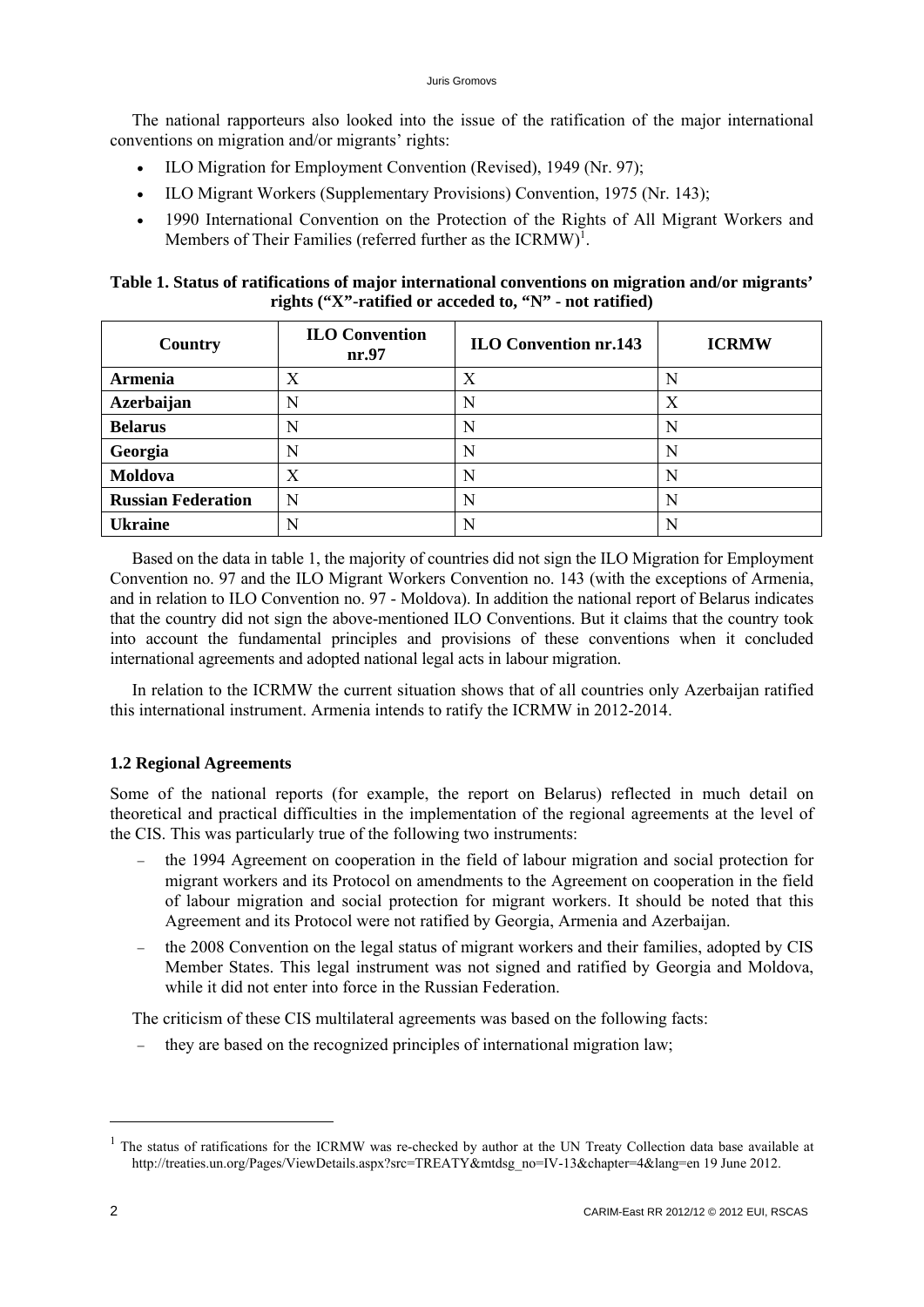- <span id="page-7-0"></span> but at the same time they do not provide for the scope of rights of migrants which is necessary for free access to labour market. In order to apply the employment procedures and conduct the employment activities of foreign migrants, these instruments refer to the bilateral agreements of the national legislation of the destination country;
- there is no effective mechanism in implementation, application and the enforcement of the CIS legal instruments in the case of infringements over disputes. At the same time, the national legal provisions in the CIS member states are, at present, highly protective and restrict the access of foreigners to the labour markets.

Only in Georgia the restrictive character of legal provisions is not a problem.

#### **1.3 Bilateral Agreements**

All Carim-East countries have concluded bilateral agreements, covering the issues of the labour migration of their citizens. These agreements are different in their scope and contents, and only separate cases of implementation of such agreements were singled out as "success stories" by the national reports.

To name a few: the labour migration regime within the legal framework of the Union State of Russia and Belarus and the Italy-Moldova Agreement on Labour Migration and its Implementation Protocol of July 2011.

The comparative inefficiency of these agreements in practice and the need to analyze their impact was mentioned in a few reports: e.g. Belarus and Armenia.

#### **2. Institutional Framework for Labour Migration Regulation in CARIM-East Countries**

In most CARIM-East countries various ministries and agencies have certain parts of a labour migration management "portfolio".

However, the national reports indicate that CARIM-East countries' approaches to the institutional framework for labour migration regulation may be divided, in practice, into a few "combinations" of responsible and co-responsible institutions; with which other involved ministries and agencies are obliged to cooperate:

- a) Belarus the main actor is the Department of Citizenship and Migration, and the Ministry of Interior. In Azerbaijan the State Migration Service of Azerbaijan is the leading institution in labour migration.
- b) Armenia the State Migration Service and the Ministry of the Territorial Administration is the central authority +for the development and implementation of state policy on migration management. The State Employment Service, which is under the supervision of the Ministry of Labour and Social Issues, deals with employment, including the provision of information to Armenian citizens, which wish to work abroad. However, according to the national report, despite the existing Law on Foreigners a state competent authority responsible for granting work permits to foreigners In Armenia has not been appointed.

Finally in the Russian Federation the main responsible institution is the Federal Migration Service, which implements policy performs control, supervision and state-provided services in the area of migration.

c) In Moldova the "One-Stop-Shop" is used for foreigners applying for work permits. The single point for the submission of applications for work permits is established in the Bureau of Migration and Asylum, which is a subdivision of the Ministry of Interior. It allows the applicant to address the Bureau, which shall ensure coordination with other public authorities. This explains the division of work between the Bureau and the National Employment Agency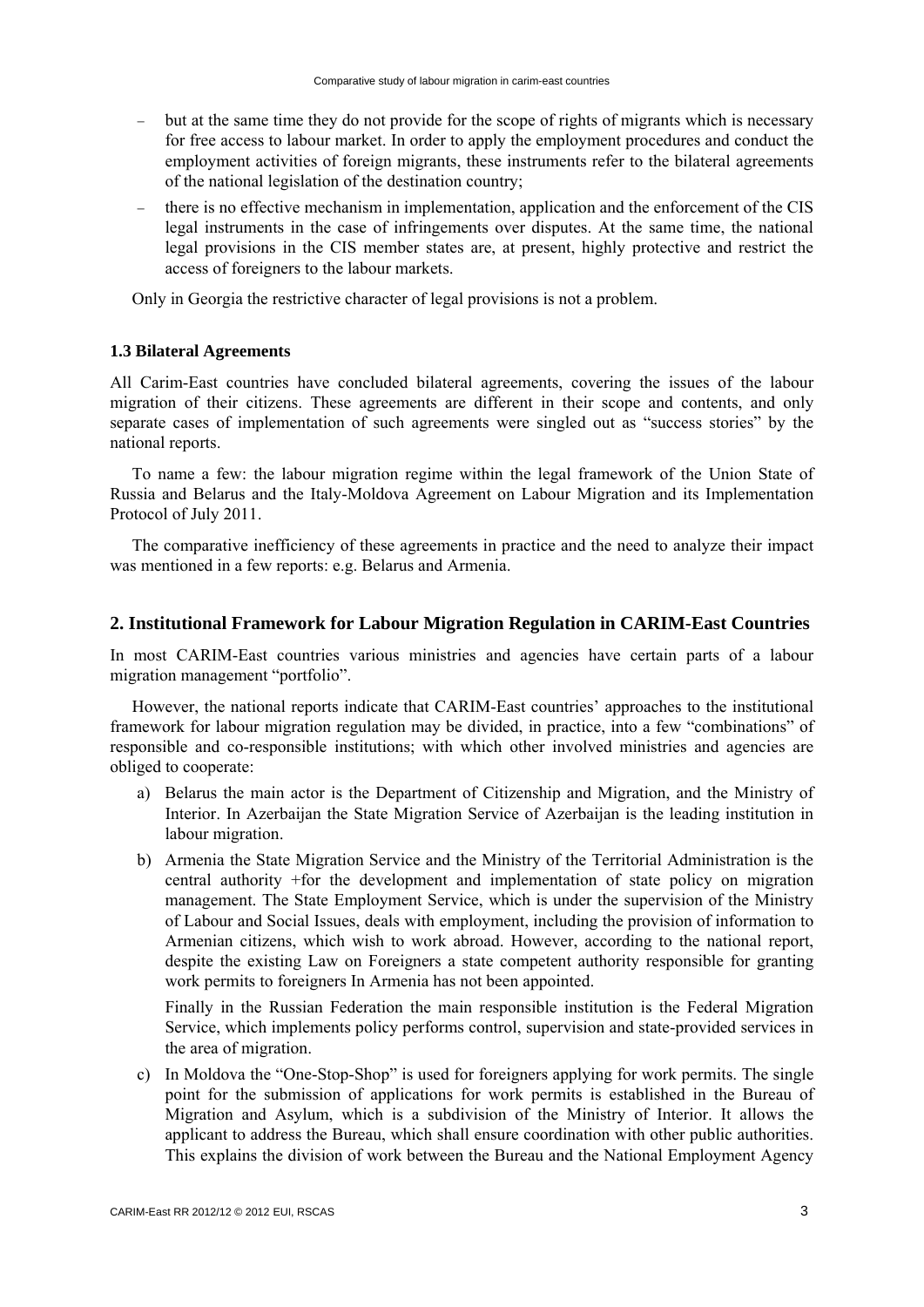<span id="page-8-0"></span>under the Ministry of Labor, Social Protection and Family, which is responsible for the implementation of state policy in the labor migration domain. The Ministry actually issues the work permits under this system.

The National Employment Agency has also certain competences in the employment of the Moldovan citizens abroad. The private employment agencies are to coordinate collaboration contracts with mediator/foreign employers and they shall register the draft employment contracts of Moldovan citizens for work abroad with the National Employment Agency.

d) In Georgia the Civil Registry Agency, which is the legal entity of public law under the Ministry of Justice, is responsible for the issuance of residence permits for foreigners for employment purposes. There are no public institutions which would be tasked to deal with the issues of the employment of Georgian citizens overseas.

# **3. Legal Aspects of Overseas Employment in CARIM-East Countries**

#### **3.1 Main Futures of the Legal Framework**

The practice of CARIM-East countries is very diverse on this subject. Legislation on the employment of citizens abroad is to be found in Belarus and Moldova. In the case of Armenia the relevant draft law was elaborated, but has still not been adopted upon the completion of this comparative study. To some extent the requirements for employment are mentioned in legislation from Ukraine and the Russian Federation, while a few articles of Azerbaijan's legislation mention this issue. Finally, as with labour immigration legislation legal provisions on the employment of citizens abroad do not exist in Georgian migration system at all.

Some of the national reports clearly indicate the need for such specific legislation. For example, this is so in the case of Azerbaijan and Armenia, in Armenia there is a Draft Law. The national report from Georgia indicates, regarding overseas employment, that this issue could be regulated by the state only if there are clear benefits for citizens.

Finally, it should be noted that, the issue of the legal regulation of emigration is more sophisticated and wider than the scope of the current study. As a rule it should be directly linked to the implementation of such emigration policies, as has been previously adopted at the political level. Such emigration policies may differ in their scope and approaches:

For example, this kind of legislation may be rather neutral and may regulate the minimum of requirements for legal employment abroad (recruitment, deregistration in the country upon departure etc.).

Alternatively, this kind of legislation may ensure the active promotion of emigration by establishing complicated sets of rules:

- The facilitation of the receipt of travel documents,
- The establishment of special resource centres in order to consult persons, who wish to migrate for employment purposes;
- Provision of special courses for the pre-departure training of persons who intend to work abroad,
- The application of social protection programmmes even to those persons, who do not work in the country, at the conclusion of special bilateral agreements with countries of destination;
- Decreasing remittance costs;
- Facilitation of emigrants' investments in their country of citizenship;
- Provision of special repatriation insurance etc.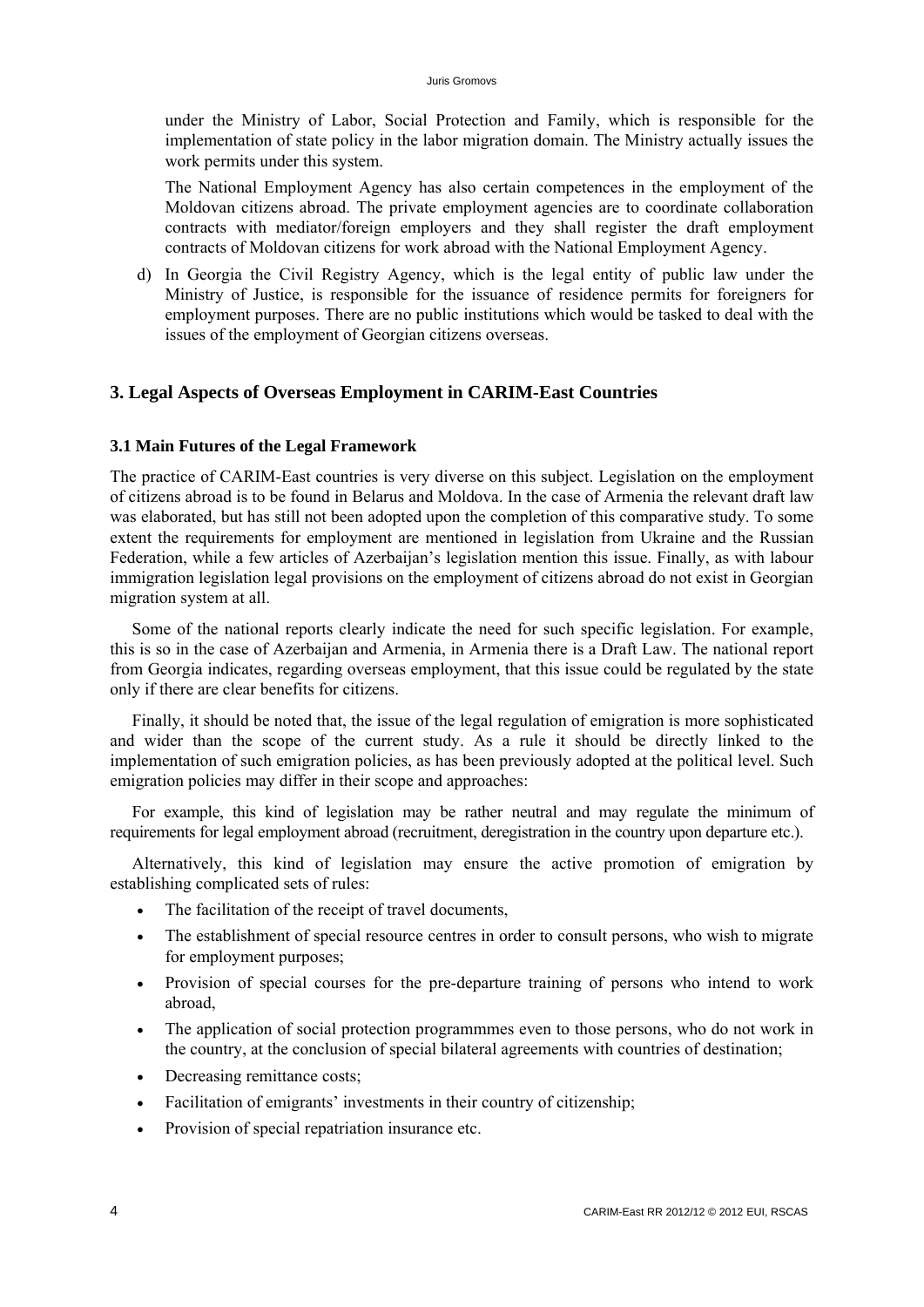#### <span id="page-9-0"></span>**3.2 Organization of Recruitment**

First, it should be noted that the ILO Private Employment Agencies Convention of 1997 (No.181), which lays down the main provisions for private employment agencies was ratified only by Georgia and Moldova: this Convention includes their responsibility for infringements of law, in relation to all categories of workers and all branches of economic activity (with the exception of recruitment and the placement of seafarers).

Second, the national reports show that the legal requirements for private employment agencies vary from country to country. In Georgia private employment agencies may apparently be established without a special license. Therefore, despite the ratification of the 1997 ILO Convention by the country this international instrument does not appear to be implemented at the level of the national legal regulation.

In Moldova the private employment agency has to be licensed and in addition, it must coordinate with the National Agency of Employment its collaboration contract with mediator/foreign employer. It must also draft the individual employment contracts for clients. In Belarus and Ukraine the legal and natural persons, who acquired the licenses, may provide for the services of the employment facilitation of citizens abroad.

In Armenia employment abroad as a licensed activity for recruitment agencies is envisaged, at present, at the level of the Draft Law on Regulation of Overseas Employment. It follows from the national report that the State Employment Service of Armenia provides, at least partially, the employment consultation services for the persons seeking the job in country or overseas.

In the Russian Federation private employment agencies are the main players on the marker of the recruitment of persons for work overseas. They shall be the licensed legal persons, but otherwise their activities are mainly regulated by the general provisions of civil law. It is mentioned in the report of Russian Federation in this regard that there is a need to adopt a special law, which would specially regulate the issue of the establishment and the operations of the agencies. The rapporteur suggests that "the Model Law on Operations of the Private Employment Agencies", which was adopted by the Inter-Parliamentary Assembly of the CIS Member States 28 October, 2010 could serve as the template.

Finally, the need to strengthen supervision in terms of private employment services is also mentioned in other reports, for example, for Ukraine and Azerbaijan.

#### **3.3 Providing Information, Assistance or Training Prior to Departure**

It seems that only Belarus stipulated in its legal framework (in law No. 225-З On External Labour Migration) a requirement for state institutions and private employment agencies to inform (mainly on legal issues) the citizens, who wish to emigrate for the employment purposes.

In Moldova the relevant information is provided by the National Agency of Employment and its branch offices. There is a special website and a call center, which offers telephone assistance and consulting on problems regarding access to employment services. The beneficiaries are the jobseekers present in the country as well as those present abroad. It should be noted that, on the basis of the Implementation Protocol of Italy-Moldova Agreement on Labour Migration of July 2011, the vocational courses and Italian language courses may be provided with a view to:

- train Moldovan workers for their possible employment in Italy;
- train Moldovan workers for their possible employment by Italian enterprises that function in the Republic of Moldova;
- train Moldovan workers for the promotion of self-employment and the launch of some entrepreneurial activities in Moldova.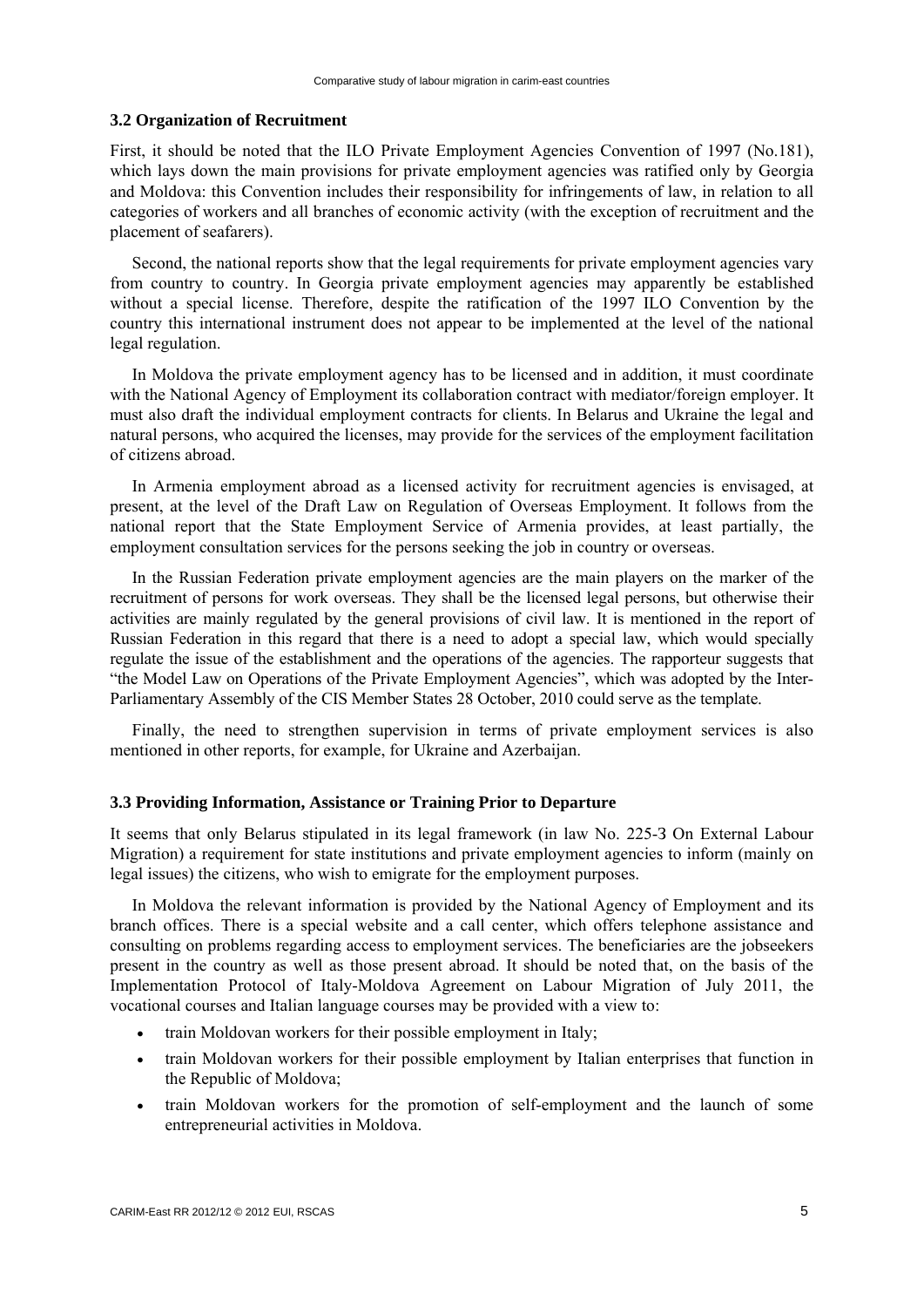<span id="page-10-0"></span>In Armenia legal assistance to citizens leaving for employment abroad is organized on a daily basis by the State Migration Service, including a "hot phone line". Within the framework of cooperation with the ILO and the IOM a number of booklets were published: information guidelines for those leaving for certain countries including the Russian Federation, the United Arab Emirates, Qatar, Turkey, Germany, Greece and Iran. These activities are not regulated at the legislative level and are project-based.

Some country reports indicate that said countries do not conduct any pre-departure measures in order to better prepare their citizens for employment abroad (Azerbaijan, Georgia, Ukraine and the Russian Federation). In the Russian Federation the Federal Migration Service may consult citizens upon request. However, the report suggests that in emigration citizens receive most of the information from other sources (private employment agencies, mass media and others). The report on Azerbaijan suggests, meanwhile, that the lack of such measures facilitates deliberate fraud and infringements of rights of the would-be emigrant workers by the employment agencies.

#### **3.4 Legal Measures Facilitating Reduction of Costs relating to Overseas Employment**

No such legal measures are reported for Azerbaijan, Armenia, Georgia, Moldova, the Russian Federation, Ukraine and Belarus. Some of the reports suggest that the current legislation could be improved in terms of simplifying the employment of citizens abroad (for example, in the case of the Russian Federation).

# **3.5 Role of Judicial Bodies in Implementing the National Legal Framework on Overseas Employment**

With the exception of the Russian Federation and Moldova, the national rapporteurs did not identify the relevant judicial case law on labour emigration issues: for example, on appeals of potential immigrants on negative decisions of the state institutions. Therefore, it could be claimed that in the absence of case law the assessment of labour migration legislation enforcement was limited to the examination of the legal regulations of institutional frameworks and the practice of state institutions.

For Moldova it was noted that there is no case law in the area of labor emigration. The examples of cases include criminal activities such as private employment agencies recruiting Moldavian citizens, without a license, or recruitment and use of labor force abroad and transportation of persons who are kept in "slavery". It was noted that the courts apply the provisions of international treaties if there are disagreements between the national legislation and the provisions of the international treaties to which the Republic of Moldova is a party. Sometimes, the provisions of EU law, which are not binding to Moldova at present, are applied: these are referred to as "good practices".

It was noted in the national report for Russia, that the role of the judiciary in the application of the legal provisions on labour emigration is not, at present, very significant. There are certain court decisions on prohibitions on certain citizens leaving the country for employment purposes due to previous access of these persons to state secrets. As was pointed out by the rapporteur, case law (precedent law) in this area is not yet well developed due to the fact that the doctrine of precedent (in the sense of the common law system) does not exist in Russia. However certain decisions of the Supreme Court and the Supreme Commercial Court of the Russian Federation are important, as they clarify the issues of judicial practice, which contain the elements of case law.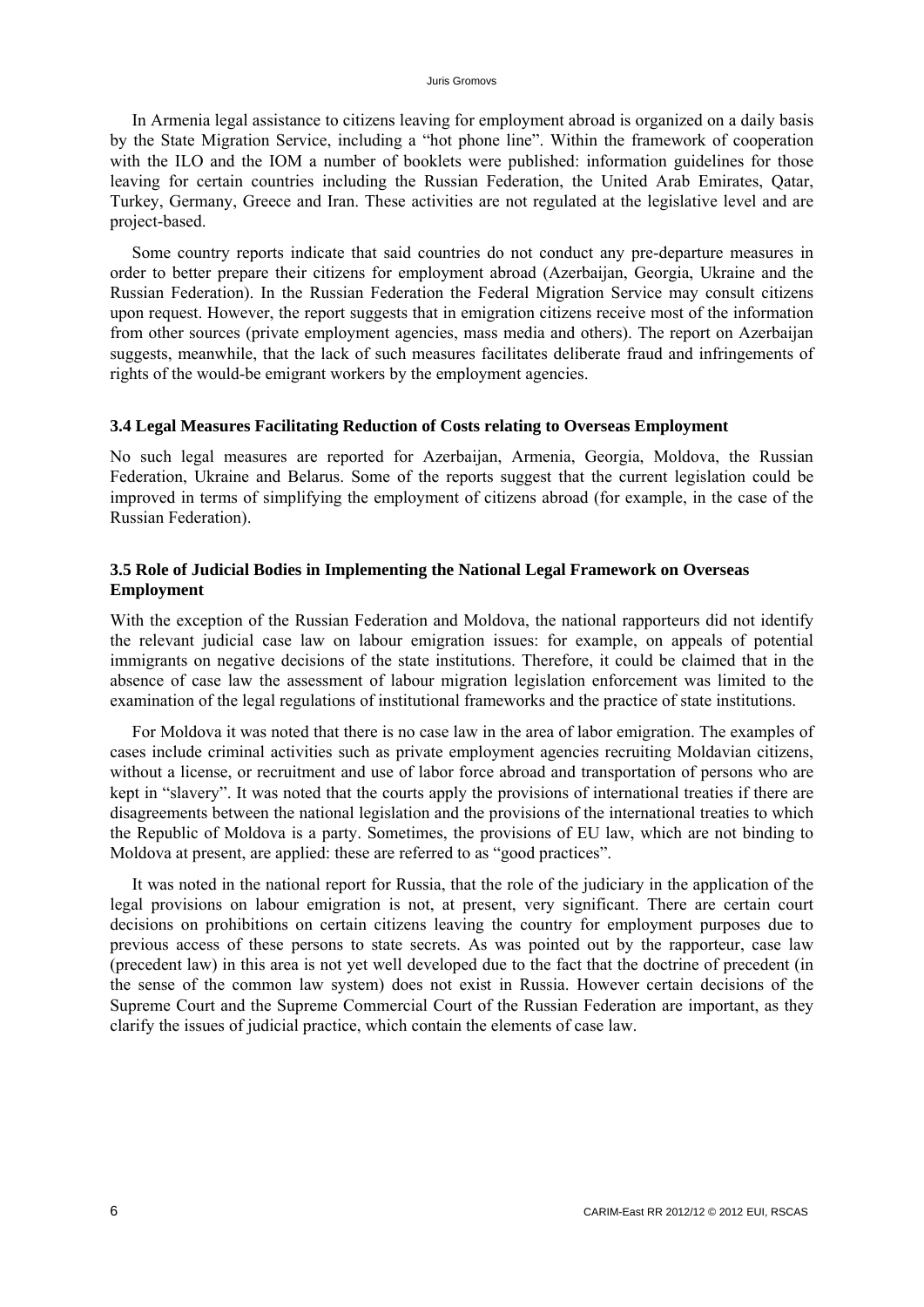# <span id="page-11-0"></span>**4. Legal Aspects of Migrants' Employment in the CARIM-East Countries**

#### **4.1 Main Futures of the Legal Framework**

In the case of legal regulation of its own citizens employed overseas, the approaches of the Carim-East countries differed greatly: but most Carim-East countries adopted the necessary legal acts for the employment of immigrant workers.

The number of acts and their scope vary significantly from country to country. Some common or individual features may be listed in this chapter as examples:

#### **Legislation on employment of foreigners**

All countries, except Georgia, have a detailed framework for the employment of foreigners. In Georgia there is also clear need for adoption of the labour migration legislation, which would define procedures for access of foreign migrant workers to the Georgian labour market.

It is necessary to note that at present Georgian legislation regulates the issuance of residence permits for employment purposes: but as such it does not regulate labour migration. The ultraliberal approach in the employment of foreign migrant workers prevails in practice.

#### **Use of quotas for foreign workers**

Use of quotas for foreign workers is reported in the cases of Moldova, Ukraine, Belarus, the Russian Federation and Azerbaijan. This kind of approach is normally in line with the relevant provisions of international and EU law. However, as stated in many national reports the principles of setting these quotas, their calculation and application in practice, as well as monitoring by the state authorities should be clearly set in the national legislation.

It should be noted that the issue of the effectiveness of quotas in CARIM-East countries goes beyond the legal framework analysis and could be additionally studied as the policy instrument for managing labour migration.

#### **Labour market test**

Legal requirements on the labour market test exist in Belarus and the Russian Federation. According to the legislation while granting the work permits to foreign citizens, the demands and needs of the national labour market should be taken into account by the responsible public authorities.

In Armenia the legal measures exist in the Law on Foreigners, but, according to the national report, at present they are not applicable as governmental bylaws need to be adopted for their implementation.

No legal provisions exist in Ukraine, Georgia, and Moldova. It should be noted that the national reports in fact suggest, that it would improve the situation in labour markets if such a test were introduced into the legislation of Georgia and Moldova.

In the case of Azerbaijan the labor market test as such is not mentioned in the national report. However, it is stated that in practice access to the labour market for foreigners is very restricted by the existing legal provisions and administrative requirements (such as the need to pay a high fee for work permit, frequent rejections of the applications for the work permits, application of quota system etc.)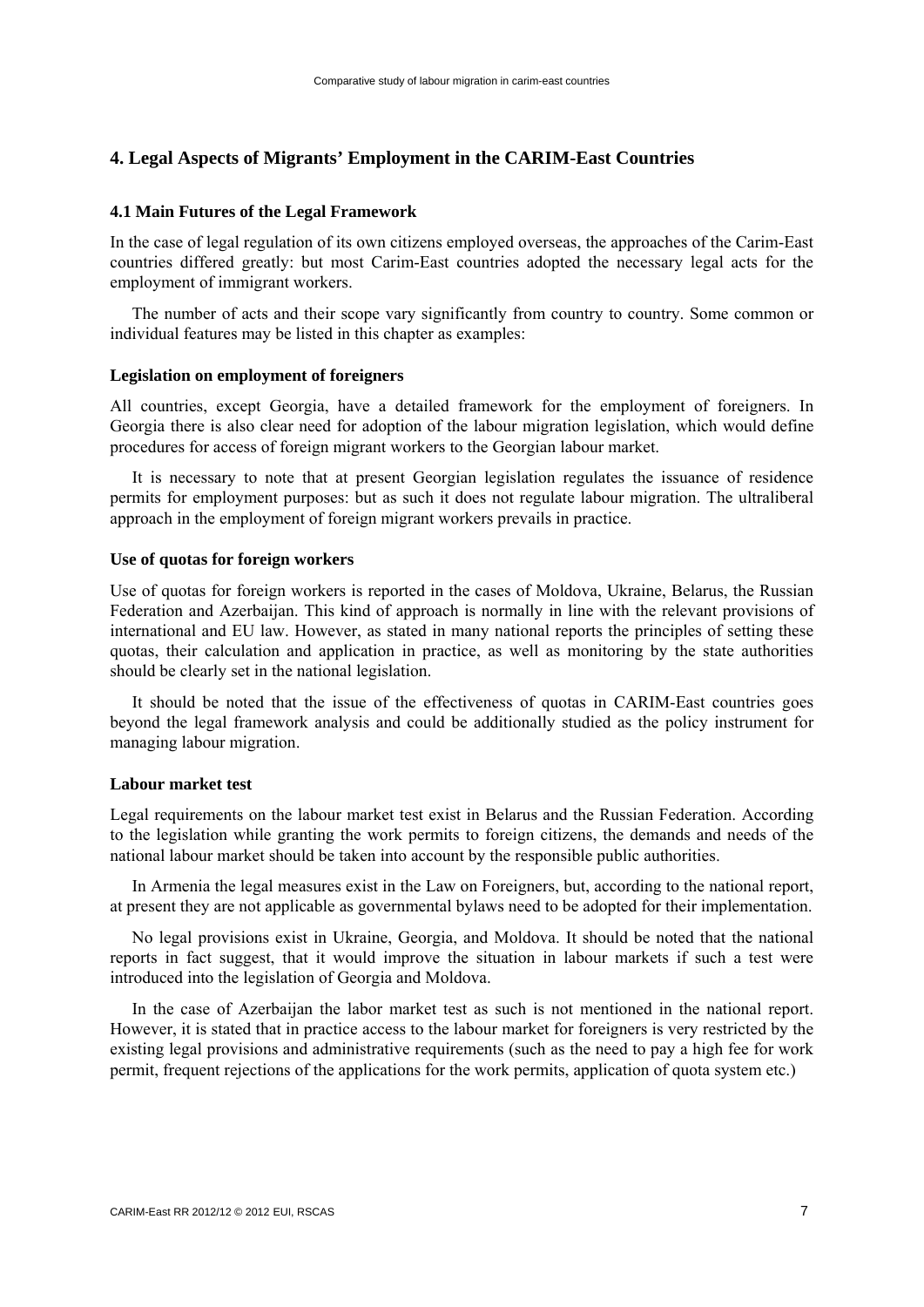# <span id="page-12-0"></span>**4.2 Problems of practical implementation**

Most of the countries also concluded that there are certain deficiencies at the level of practical implementation of the policies and laws in labour migration. Such deficiencies may at least be partially caused by the contents of the provisions of legislation in issue. The list of such deficiencies and relevant needs for improvement is comparatively long. Therefore, due to the limitations in the size of this study, all of them may not be listed here. The interested persons are advised to consult the national reports of the relevant countries in order to get acquainted with detailed descriptions of particular individual problems in terms of legal and/or institutional framework.

A few examples may be provided here:

- In Azerbaijan most foreign citizens, who entered the country for employment purposes, work without the necessary individual work permit and, sometimes, even without the permit to legally reside in its territory on a temporary basis. Thus such workers may become the victims of labour exploitation.
- In Armenia the relevant provisions of the Law on Foreigners on the principle of national preference and the requirement of a work permit are not in operation due to the need to adopt the implementing bylaws.
- In Georgia there is the non-existence of the strategic immigration policy planning document and the need to establish a Unified Migration Database in line with the Law on the Legal Status of Aliens.
- Moldova needs to improve legislation on various aspects of immigration: rights of foreign students working in accordance with EU standards; need for revision of the conditions for granting a permit for the purpose of work for foreigners staying for 5 or more years in the country; and exclusion of an immigration quota, amendments to the Penal Code in order to prevent and combat the exploitation for labour purposes and others.
- Need to improve the legal regulation of foreign migrants' status in the Russian Federation, including the prevention of the legal conflicts in the provisions of various legal acts on the rights and obligations of foreign citizens, as well as simplifying the complicated administrative procedures for their employment.
- Adoption of a clear future course for state immigration policy in relation to the employment of foreigners in Ukraine; without this we may see a negative impact on the development of proper legal regulation of foreign citizens on the labour market.
- The legislation of Belarus provides for the guarantees to foreign citizens, who worked and died while working, lost capacity to work or suffered from occupational diseases. However, at present, the special mechanism for the payment of guaranteed benefits to foreign citizens, has not yet been established.

## **4.3 Legal Measures to Prevent and Sanction Illegal Labour Activities of Aliens**

According to the national reports either criminal law or administrative misdemeanor law sanctions, or both should be applicable to the employer who employs illegal migrants in all CARIM-East countries, with the notable exception of Georgia. In Georgia, as noted by the rapporteur, labour immigration is completely liberalized, thus making illegality irrelevant.

However, as much as the available data suggests, none of the countries has sanctions for employers. These could be harmonized or made similar to regional standards: the ones which were set by EU Directive 2009/52/EC of the European Parliament and of the Council of 18 June 2009 which provide for minimum standards on sanctions and measures against employers of illegally staying third-country nationals<sup>2</sup>.

1

 $2$  Directive 2009/52/EC of the European Parliament and of the Council of 18 June 2009 providing for minimum standards on sanctions and measures against employers of illegally staying in a third- country, Official Journal of the European Union, L 168, 30/06/2009, pp. 24 -32.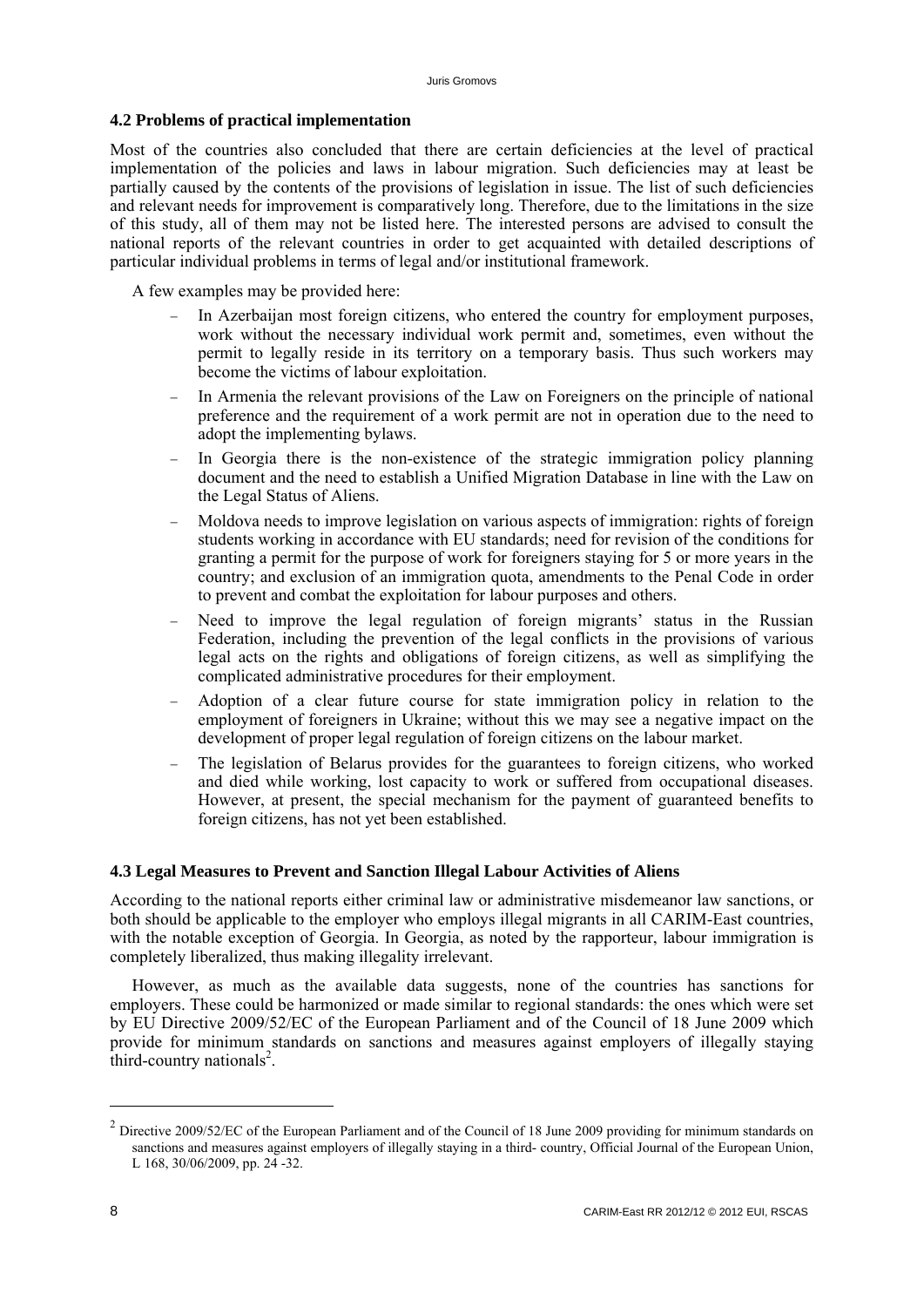### <span id="page-13-0"></span>**4.4 Legal Measures to promote the recognition and accreditation of migrant workers' skills and qualifications**

First it should be noted that based on the Agreement on cooperation in the field of labour migration and social protection for migrant workers of 1994 the diplomas of CIS countries should normally recognized in the CIS Member States. These are covered by this study without additional legalization procedures.

In Ukraine, Armenia, Azerbaijan and Georgia there are no legal requirements for the assessment of skills and qualification of the migrant worker. However, at the same time it is noted in the national report of Ukraine that the burden of proof of relevant education or professional qualification is imposed on the employer.

There are detailed legal rules on the recognition of diplomas and professional qualifications in Belarus, Moldova and Russia; Russia besides the CIS Agreement of 1994 has also special bilateral agreements on the simplified recognition of diplomas with numerous countries, including Albania, Romania, China, Mongolia and Chad.

# **4.5 Role of Judicial Bodies in Implementing the National Legal Framework on Employment of Immigrants**

The majority of national reports indicate that there was no case law on labour immigration issues identified in the CARIM-East countries. The report on Moldova is an exception, although the information provided suggests that most court cases there deal with illegal immigration and asylum issues, not with labour migration. However, some exceptional cases are interesting including, for example, the refusal by authorities in issuing a resident permit because of a positive HIV/AIDS test. There were several cases where immigrants won cases in the Supreme Court of Justice, as the obligations contained in the Law no. 200 on the regime of foreigners in the Republic of Moldova, Law no. 23<sup>3</sup> Regarding the Prophylaxis of HIV/AIDS infection and Law no. 180 on Labour Migration<sup>4</sup> these were considered to be discriminating and against international standards. So it is mandatory for the authorities to modify legislation in order to protect the human rights of migrants.

# **5. CONCLUSIONS AND RECOMMENDATIONS**

# **5.1 Conclusions: Steps Undertaken by the CARIM-East countries to Improve National Legal Frameworks on Labour Migration**

It should be noted that the modernization of legislation, which regulates labour migration, started a while ago in the CARIM-East countries. The legislation on labour migration has the elements, which originated from requirements of international treaties and/or EU law.

Modernization of the regulation of national labour migration legislation in the CARIM-East countries was brought about by many factors, of which the majority can be classified in the following categories:

-

<sup>&</sup>lt;sup>3</sup> Law No. 23 regarding prophylaxis of HIV/AIDS infection 16 February 2007 published in Monitorul Oficial No. 54-56 20 April 2007. Article 24 refers to restrictions when traveling where choosing residence. Paragraph (2) sets that "The person who was not subjected to HIV tests obliged to address within 10 days to the specialized institution after arriving to the Republic of Moldova for performing the test."

<sup>&</sup>lt;sup>4</sup> The Law on Labour Migration sets the list necessary for obtaining the right to work and resident right to work including the medical certificate in the established form and medical certificate that confirms absence of HIV/AIDS disease.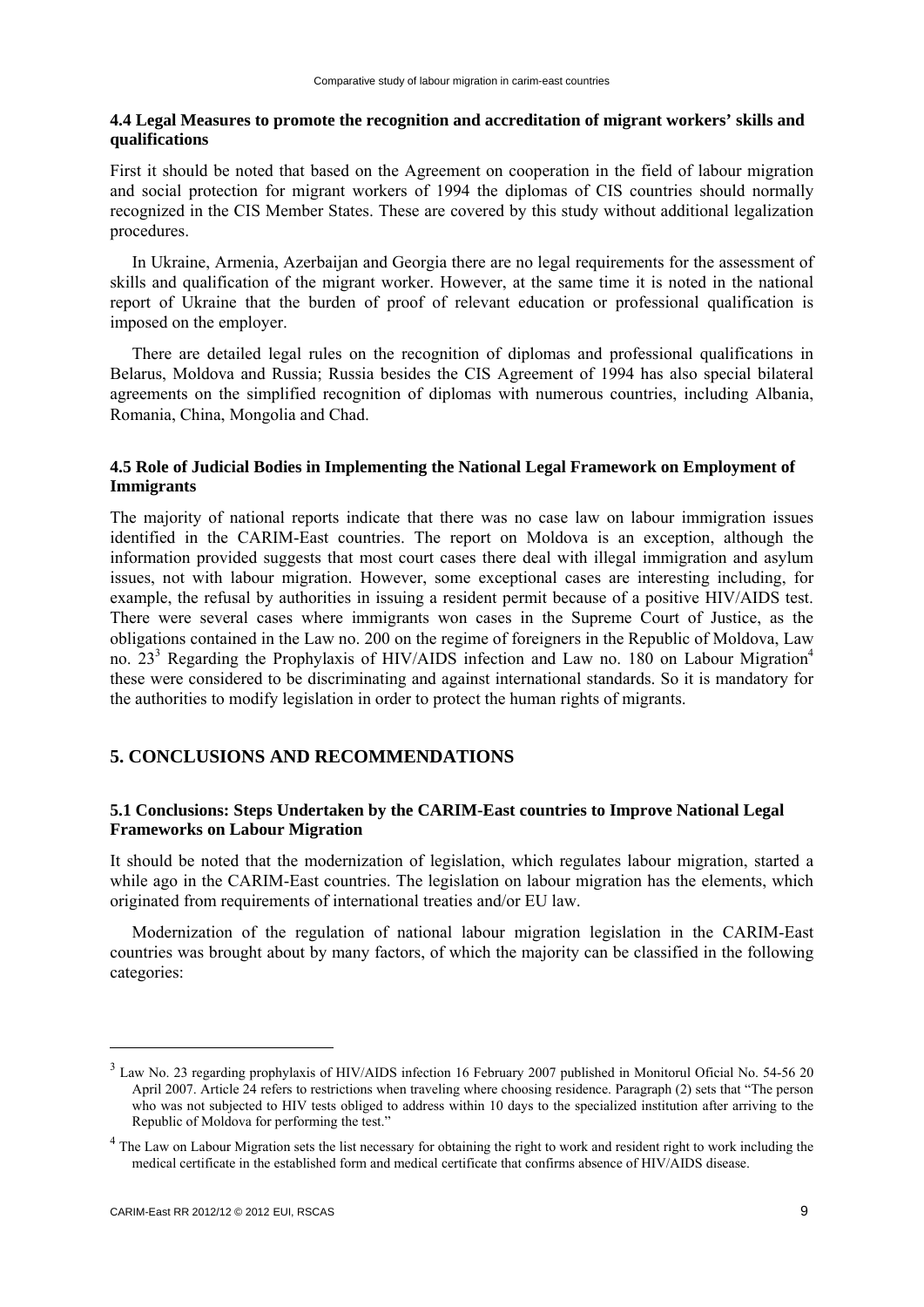- <span id="page-14-0"></span>a) The demands of the national labour markets, the outflow of CARIM-East countries' own citizens to other countries and the need to effectively respond to them;
- b) As part of the broader process in the improvement of the institutional and legislative framework for migration management in CARIM-East countries;
- c) As one of the key requirements for visa facilitation and/or visa liberalization regime with the 25 EU Member States<sup>5</sup>, Norway, Iceland and the Swiss Confederation;
- d) Implementation of the requirements for a wide range of international and regional migrationrelated treaties, which were or which are going to be ratified by CARIM-East countries.
- e) Despite the skepticism of some countries (principally Georgia) labour migration needs to be regulated for the development and for immigrants' well-being, but also in order to prevent illegal immigration.

It should be noted in this regard that with the exception of Belarus, the rest of CARIM-East countries are in the midst of either visa liberalization or visa facilitation dialogues with the European Union.

The Russian Federation, Ukraine, Moldova and Georgia have already established visa facilitation regimes with the European Union. The negotiations for such agreements with Armenia and Azerbaijan started in respectively February and March 2012. Moreover the Russian Federation, Ukraine and Moldova actively negotiate the establishment of visa free regimes, with Moldova successfully moving to the second phase of fulfilling the EU-Moldova action plan for visa liberalization. Both visa facilitation and visa liberalization processes require the harmonization of national legislation and practices in line with EU legal provisions in the area of migration, including labour migration issues.

However, whatever the main catalysts of changes in labour migration – be they internal or external ones – the speed of reforms has been striking. It also caused: discrepancies between the national laws and by-laws; insufficient preparedness of the civil servants and judiciary to apply the newly adopted legal rules; as well as difficulties in their interpretation. This seems to be rather common for all countries, with the exception of Belarus.

#### **5.2 Recommendations for Future Actions in the Area of Labour Employment**

The recommendations of this comparative study are based on assessments of the national situations in labour migration, both in relation to employment overseas and labour immigration.

In some cases the needs, to which these recommendations respond, were directly identified in the national reports. In other cases they were formulated by the author of the comparative study on the basis of the data that was provided in the national reports.

A significant number of the recommendations are common and applicable to all the CARIM-East countries. Some of the recommendations may be not applicable to all the CARIM-East countries (the specific needs to be addressed are directly stated in the texts of the relevant national reports).

Therefore, based on the above, it is recommended that:

- **a) Countries examine, on an individual basis, the necessity of ratifying ILO Migration for Employment Convention of 1949, ILO Migrant Workers Convention of 1975 and the 1990 International Convention on the Protection of the Rights of All Migrant Workers and Members of Their Families for those CARIM-East countries, which have not yet done so.**
- **b) Countries monitor the current bilateral agreements in labour migration in order to define the level of their efficiency, the impact of their implementation and to identify any**

-

<sup>&</sup>lt;sup>5</sup> The United Kingdom and Ireland do not participate in the implementation of the EU Common Visa Policy.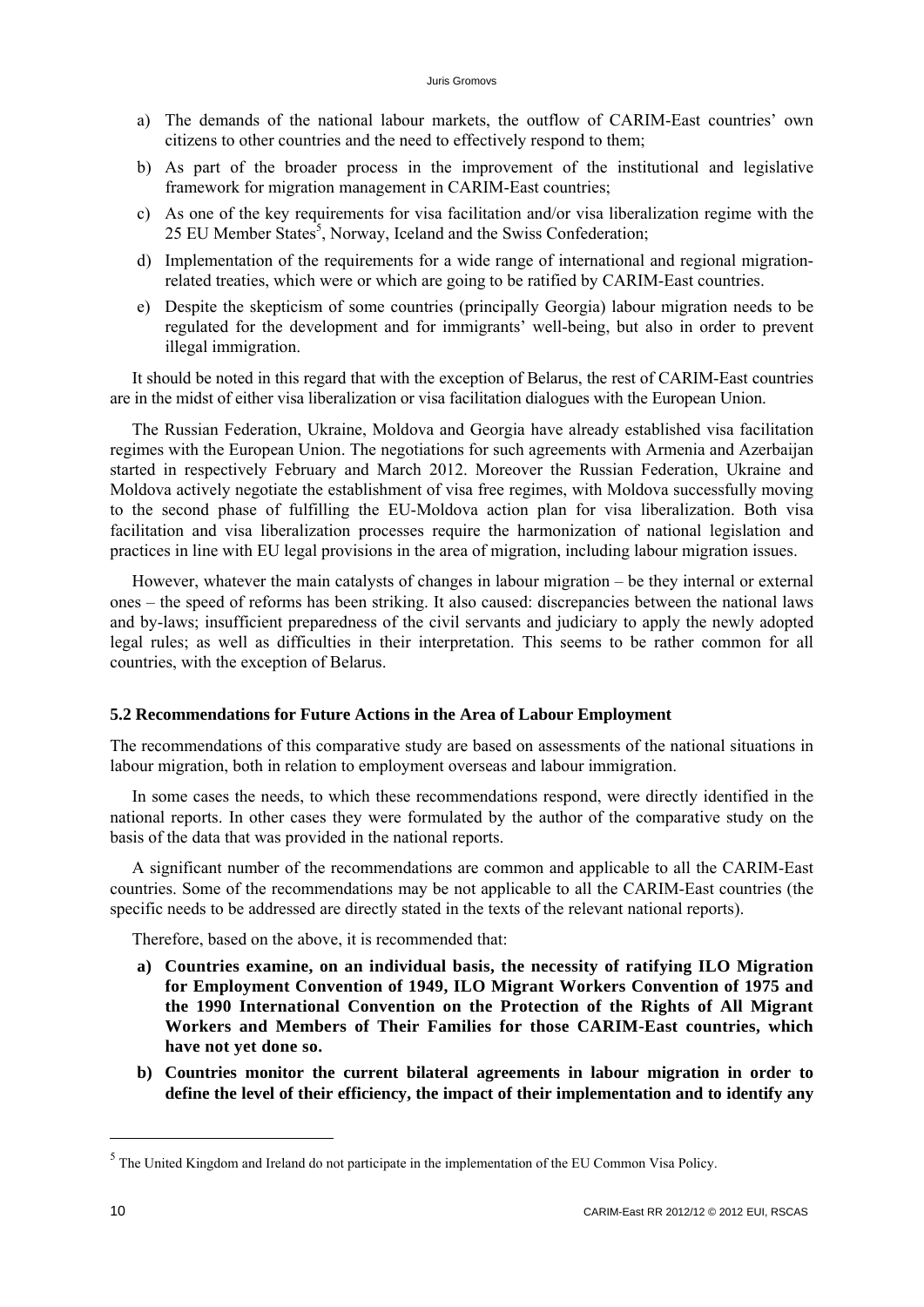**deficiencies. Based on the results of such monitoring and, if considered necessary – countries in issue may re-negotiate these agreements in order to improve the situation of labour migrants –their citizens.** 

**c) To ensure the coherence of national regulation on labour migration by eliminating discrepancies between legal acts of different hierarchies, which are in force.** 

### **d) To streamline the procedures for the legal employment of foreigners.**

This recommendation summarizes a large variety of different problematic issues, which were reported by the CARIM-East countries. These issues often vary from country to country and only a few main issues were indicated in Part 2.1.1. above as examples. For instance, in the case of Armenia, the need to define, in legislative terms, the state competent authority responsible for granting work permits to foreigners was stated in the national report; the Law does not specify, what should be understood as the "competent authority" and thus this provision may not be implemented in practice.

Streamlining may be conducted by reducing the legal and administrative obstacles for the access of foreigners to the market. This might be done by introducing one-stop-shop procedures for the receipt of the work permits and other instrumentals, depending on the particular situation in the country. The same relates to the issues of clarifying the institutional framework for labour migration management in the country in question.

**e) To more actively involve the judiciary in the application of migration legislation, at least on the issues, which are related to the appeals of the decisions of the state institutions responsible for decision-making in the field of labour migration.** 

Such recommendations go in line also with the relevant conclusions of the case law of the European Court of Human Rights on many issues. These are also relevant for migrants such as for example, the right of the access to court, family and private life, non-discrimination on grounds of nationality and others.

- **f) To ensure better protection of migrants by providing equal treatment and nondiscrimination between immigrants and citizens of the countries, as well as the prevention and combating of racism and xenophobia, at the level of legal acts and in their practical interpretation and application.**
- **g) To ensure better integration of migrants into the receiving societies of the CARIM-East countries by means of legislative and other measures. This recommendation is also interlinked with recommendation (6) above.**

In most cases without integration measures, the migrants "risks encountering difficulties in getting a job, and faces the prospect of social exclusion....".<sup>6</sup> The concept of integration provides for a common set of rights for certain categories of foreign migrants, including migrant workers. This concept is broad and goes outside the scope of labour migration, but nevertheless, according to very limited range of the international and regional (EU) legal standards and numerous best practices, various policy areas shall have the rules for successful access of migrant workers. This means access not only to employment opportunities, but also to "education systems, access to health and other public services, access to private services (banks, insurance, etc.), conditions allowing for active participation in public and political life and building up social and cultural ties to achieve a feeling of belonging to the receiving society".

1

<sup>&</sup>lt;sup>6</sup> As stated in European Commission Staff Working Paper "EU initiatives supporting the integration of third-country nationals", accompanying the document Communication from the Commission to the European Parliament, the European Economic and Social Committee and the Committee of Regions "European Agenda for the Integration of Third-Country Nationals", {COM(2011) 455 final}, Brussels, 20.7.2011, SEC(2011) 957 final.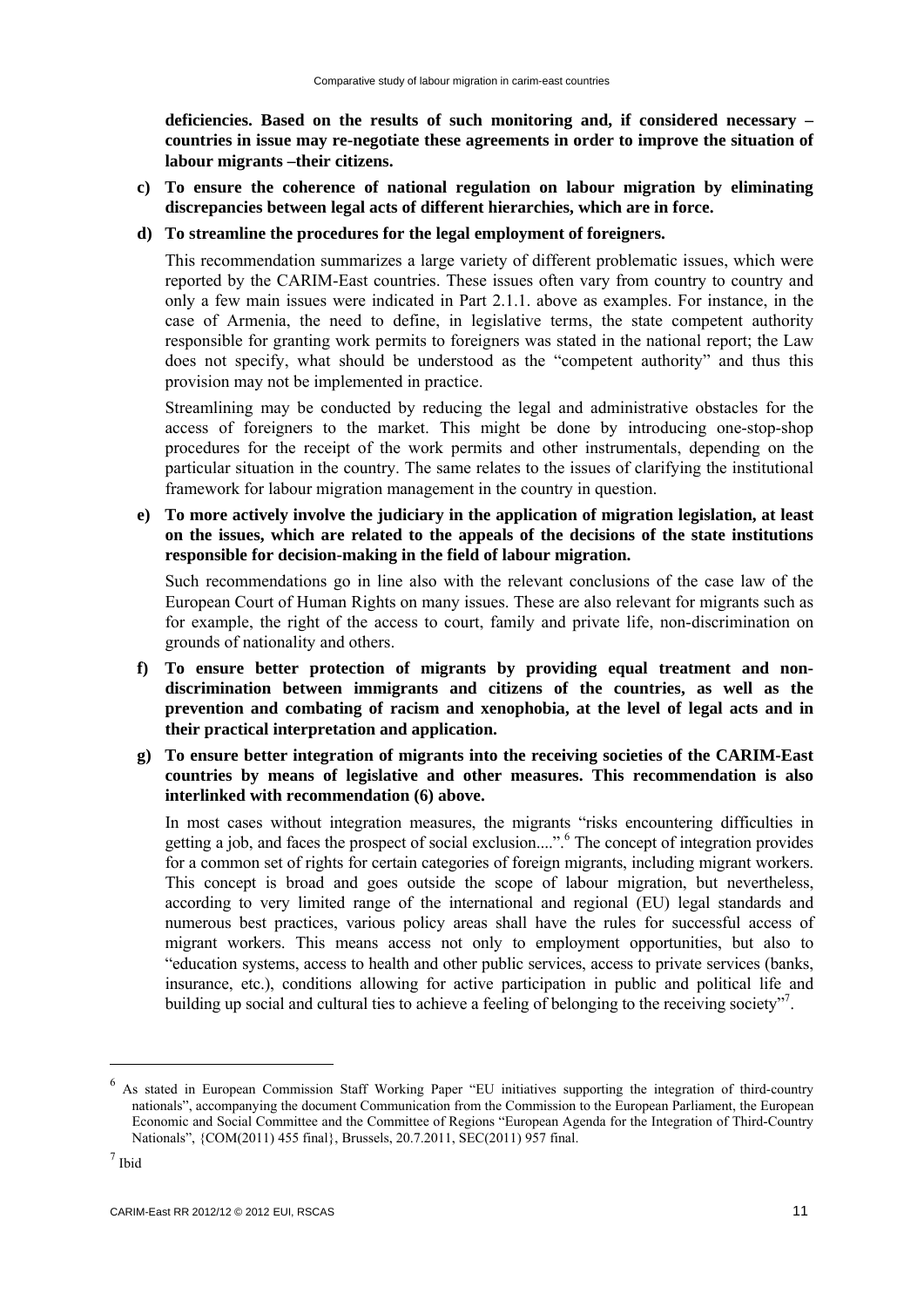Finally it should be noted that this recommendation goes in line with the observations of several national reports, which indicate the need of states to provide for awareness raising measures for immigrants/potential immigrants. Such measures would ensure better information for the immigrants/potential immigrants on the legal and administrative requirements on access to the labour market and other aspects of their stay in a given country

#### **h) To further strengthen the management of the labour emigration of its citizens.**

This recommendation is not automatically applicable to all the countries, as most, as mentioned above, have the relevant legislation.

It could be further divided into three basic requirements:

- to further develop the strategic policy planning instruments for the proper management of labour emigration issues; and
- to adopt the legal instruments on labour emigration in line with the above-mentioned strategic policy planning instruments; and
- to provide for capacity building among responsible state institutions in order to ensure the proper implementation of labour emigration policy and related legislative framework in practice.

# **i) To make efforts aimed at establishing cooperation on circular migration with individual states of the European Union.**

This recommendation follows from suggestions, which were directly expressed, for example, in the national reports for Armenia and Georgia.

Circular migration still does not have a uniform definition in international or regional legislation. For example the frequently quoted "circular migration is the fluid movement of people between countries, including temporary or more permanent movement which, when it occurs voluntarily and is linked to the labor needs of countries of origin and destination, can be beneficial to all involved"<sup>8</sup>. Or there is the definition of the European Commission: "as a form of migration that is managed in a way allowing some degree of legal mobility back and forth between two countries"<sup>9</sup>.

As to the benefits of circular migration, debates between the state institutions, academia and civil society are ongoing. Typically, on the positive side, it is indicated that such migration may "be a useful tool for low-income or middle income migrant source countries through generating remittances, investments, and trade and enterprise networks and by improving the human-capital base. Circular migration may also contribute to the attainment of the Millennium Development Goals, but cannot realistically be regarded as a panacea for development or as a major means to satisfy more general development objectives".<sup>10</sup> In addition different EU initiatives with some of CARIM-East countries may be mentioned in this regard, for example, the existing EU-Moldova, EU-Georgia and EU-Armenia Mobility partnerships $^{11}$ .

-

<sup>8</sup> Agunias, D. R., and K. Newland, "Circular migration and development: Trends, policy routes, and ways forward", Policy Brief, Migration Policy Institute, Washington DC, 2007.

<sup>9</sup> European Commission , "On circular migration and mobility partnerships between the European Union and third countries", COM (2007) 248, Brussels, 16.5.2007.

<sup>&</sup>lt;sup>10</sup> Report Workshop of Government of Mauritius and the European Commission, "Creating development benefits through circular migration" (JLS/B3/KT/kg D(2008) 16257), held in Mauritius, 8-9 September 2008, p.4., available at http://diasporaydesarrollo.org/index.cfm/files/serve?File\_id=b64391fa-4f0e-4902-b8a4-90f434de29b2, last date of visit 19 June 2012.

<sup>&</sup>lt;sup>11</sup> See more on mobility partnerships between EU and third countries in, for example, European Commission, "On circular migration and mobility partnerships between the European Union and third countries", COM (2007) 248, Brussels,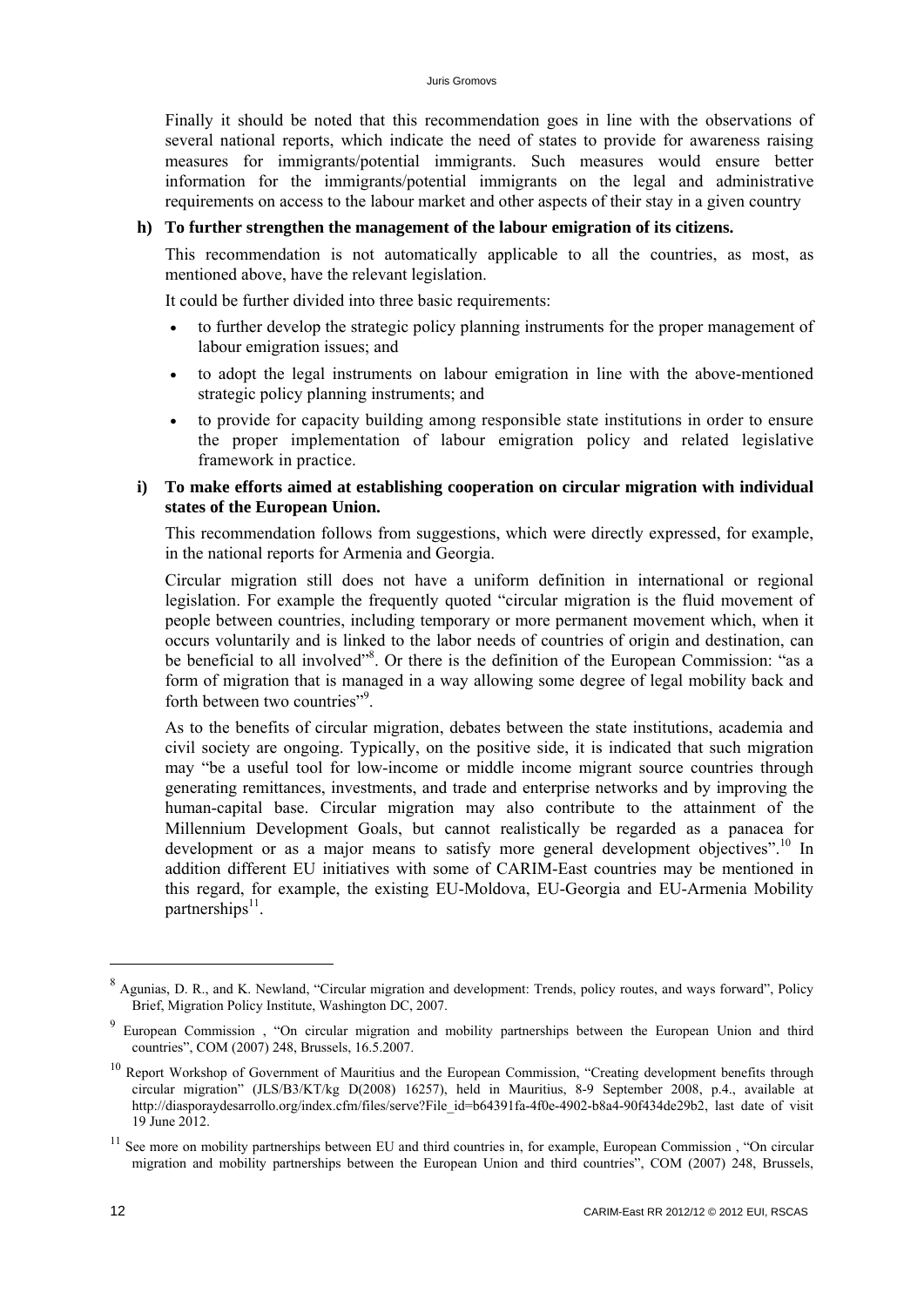At the same time more skeptical approaches also exist, which assumes that in some cases circular migration may have a negative impact on migrants' rights. These divergent views, in the author's opinion do not allow applying these recommendations to all countries without further analysis of their political and economic implications.

- j) **To ensure better legal regulation of the private employment agencies, including the proper supervision of their operations,** taking into full account the principles laid down by ILO Private Employment Agencies Convention of 1997 (Nr. 181) and existing best practices.
- **k) It its recommended that consideration be given to whether the legislation of the CARIM-East countries on sanctions for employers for illegal employment of foreigners should be improved and fully harmonized in line with the provisions of Directive 2009/52/EC of the European Parliament and of the Council of 18 June 2009 providing for minimum standards on sanctions and measures against employers of illegally staying third-country nationals.**

Most CARIM-East countries refer to certain sanctions for employers, which are defined by national legislation in terms of administrative misdemeanors and/or criminal law. In Georgia sanctions for employers still need to be introduced as there is no relevant legislation.

In particular it is recommended that legislation shall encompass the following elements of employer's sanctions, which follow from the above-mentioned directives:

- Obligations on employers to check the documents of employees and to keep proper records of them;
- Financial sanctions for employers, including sub-contractors;
- Back payments to be made by employers to illegally employed foreigners;
- Other measures, such as: exclusion from entitlement to some or all public benefits, aid or subsidies for up to five years, from participation in a public contracts, recovery of some or all public benefits, aid or subsidies, granted to the employer for up to 12 months preceding the detection of illegal employment; and temporary or permanent closure of the establishments that have conducted the illegal employment, or temporary or permanent withdrawal of a license to conduct the business activity in question, if justified by the gravity of the infringement.
- Criminalizing certain types of illegal employment, for example, in cases of simultaneous employment of a significant number of illegally staying third-country nationals or illegal employment in the particularly exploitative working conditions;
- Criminal and administrative misdemeanor penalties;
- Liability of legal persons and related penalties for legal persons;
- Facilitation of complaints of foreigners of nationals in illegal employment against their employers;
- Efficient inspections in order to ensure the fulfillment of obligations, following from the sanctions-related legislation.

# **l) To provide for efficient legal and policy measures for the facilitation of re-emigration of citizens, which left for overseas employment**

There is no doubt that a while ago all CARIM-East countries become countries of origin of both highly-skilled and unskilled migrant workers, who left for employment overseas. At least one national report (Belarus) directly suggest the need to stimulate the return/re-emigration of workers, by providing selected policy measures, such as: special re-emigration programmes

*<sup>(</sup>Contd.)* 

<sup>16.5.2007</sup> or the Commission Staff Working Document, "Mobility partnerships as a tool of the Global Approach to Migration", SEC(2009) 1240 final, Brussels, 18.9.2009.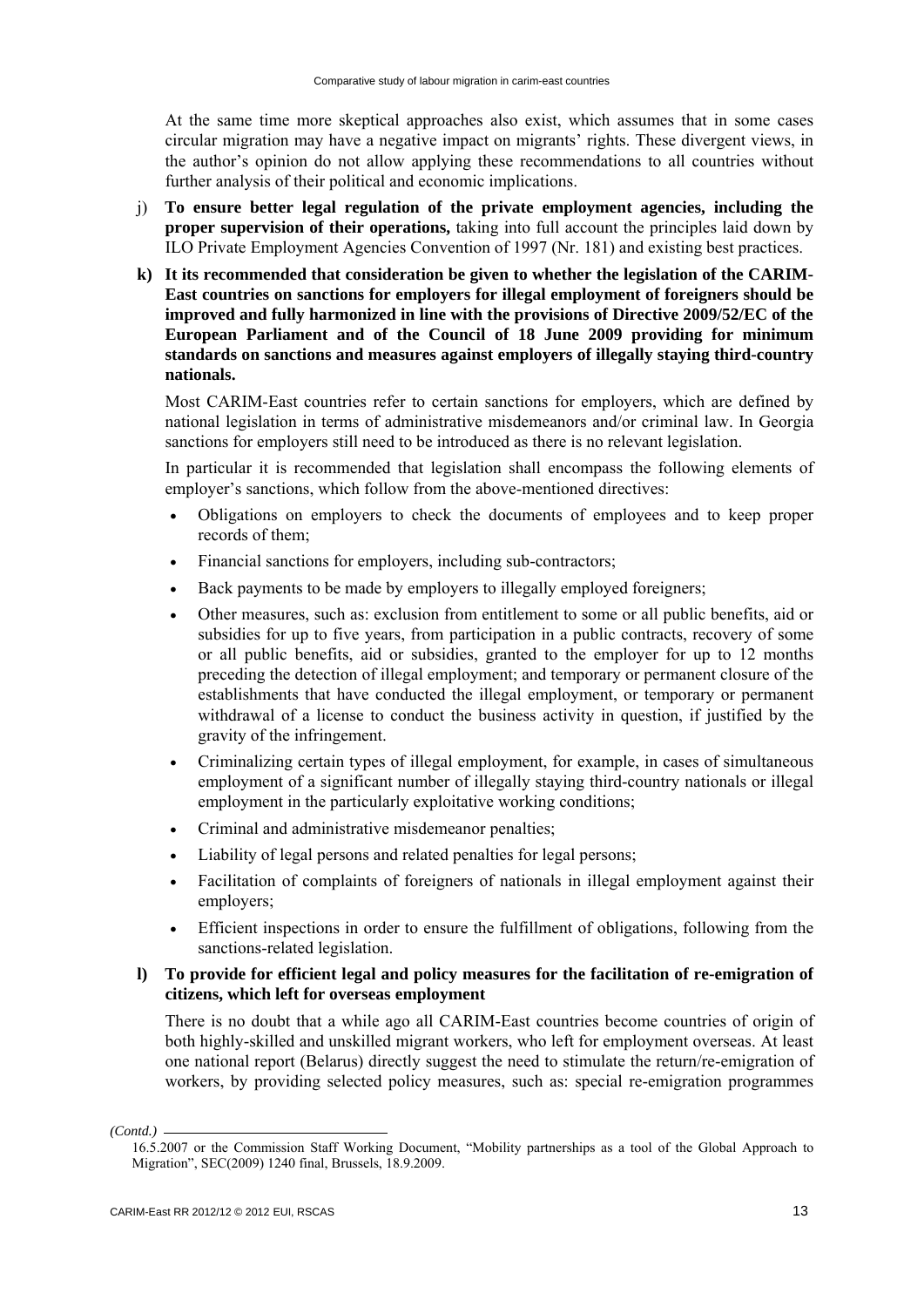and special funds; establishing good environment for potential investments; tax and social benefits; and other measures.

Such a recommendation goes well beyond the scope of the study on legal measures. Additional country studies would be necessary in order to provide any specific, tailor-made recommendations in this regard.